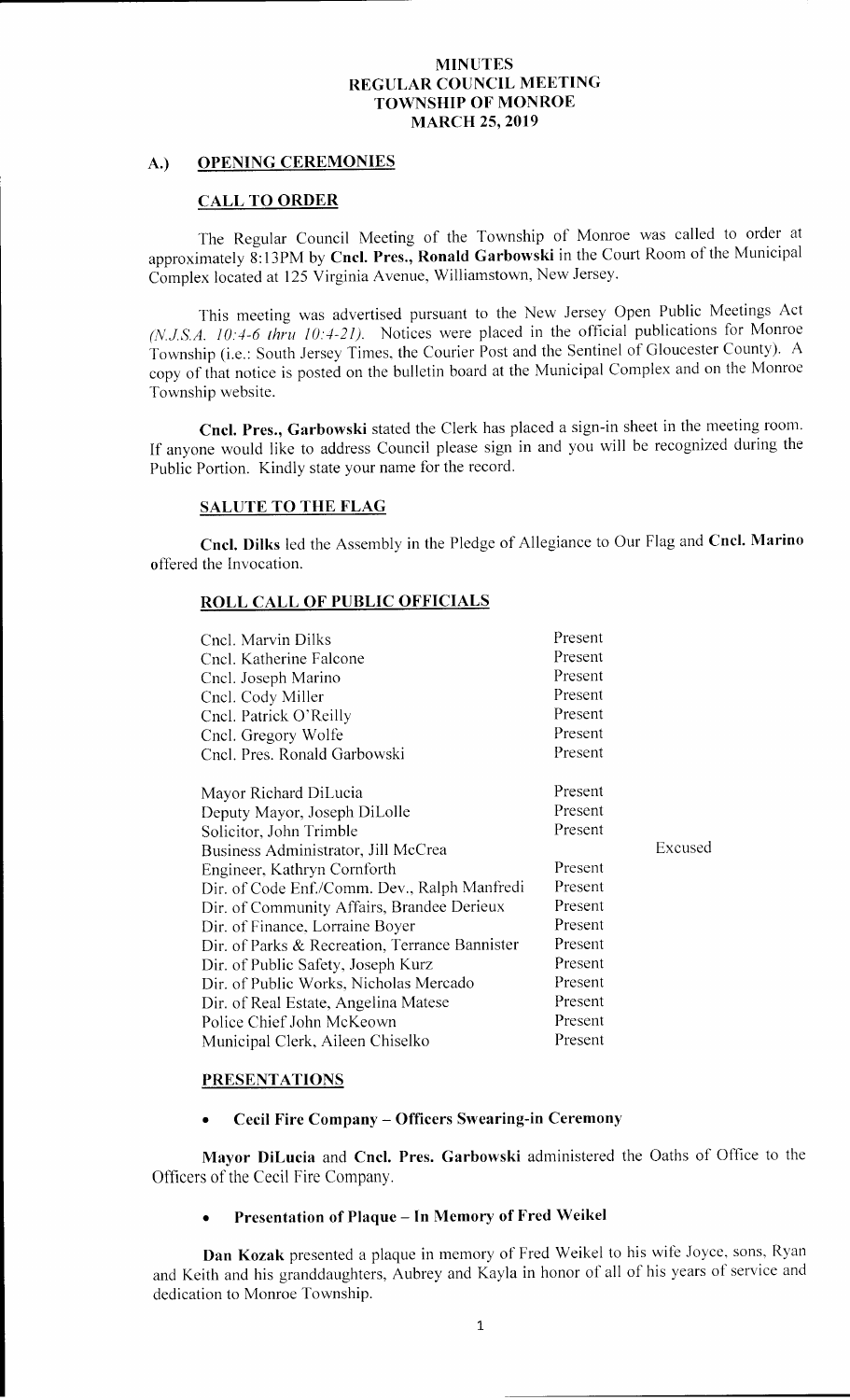# A.) OPENING CEREMONIES (cont'd)

### SPOTLIGHT ON BUSINESS

#### NY Life Insurance—Denise Davis

Denise Davis stated that she is honored and thanked Council for the opportunity to have her business spotlighted. She is a member and President-Elect of the Williamstown Sunrise Rotary Club and also <sup>a</sup> member of the Williamstown Chamber of Commerce. Ms. Davis and her business partner, Frank Memmo, started their business in 2011 and focus on helping their clients with retirement planning, health, life, disability insurances, long term care planning and much more. Their website is www.davismemmofinancialgroup.com

### APPROVAL OF MINUTES

Cncl. Marino made <sup>a</sup> motion to approve the minutes as submitted of the Council Work Session of February 11, 2019, the Regular Council Meeting of February 11, 2019 and the Closed Executive Session of February 11, 2019. The motion was seconded by Cncl. Wolfe and unanimously approved by all members of Council.

# B.) CORRESPONDENCE - None

### C.) RESOLUTIONS SCHEDULED —PUBLIC PORTION

Cncl. Miller made <sup>a</sup> motion to open the Resolutions Scheduled — Public Portion. The motion was seconded by Cncl. Dilks and unanimously approved by all members of Council.

With no one wishing to speak, Cncl. Marino made a motion to close the Resolutions Scheduled – Public Portion. The motion was seconded Cncl. Falcone and unanimously approved by all members of Council.

R: 100-2019 Resolution Adjusting Township Of Monroe Tax Records

Cncl. Wolfe made a motion to approve Resolution R:100-2019. The motion was seconded by Cncl. Pres. Garbowski and approved by members of Council.

R: 101-2019 Resolution Approving The Bill List And Paid List For The Council Meeting Of March 25, 2019

Cncl. Pres. Garbowski made a motion to approve Resolution R:101-2019. The motion was seconded by **Cncl. Falcone** and approved by members of Council.

R: 102-2019 Resolution Appointing Jill McCrea As The Authorized Contact Person For The Employment Practices Liability Attorney Consultation Service Gloucester, Salem, Cumberland Counties Municipal Joint Insurance Fund

Cncl. Wolfe made a motion to approve Resolution R:102-2019. The motion was seconded by Cncl. Marino and unanimously approved by all members of Council.

R: 103-2019 Resolution Of The Township Of Monroe Authorizing The Mayor Of The Township Of Monroe To Enter Into And Sign The Facilities Study Agreement PJM Queue Project AD2-135 "Williamstown 12 kV"

Cncl. Pres. Garbowski made a motion to approve Resolution R:103-2019. The motion was seconded by Cncl. Dilks and unanimously approved by all members of Council.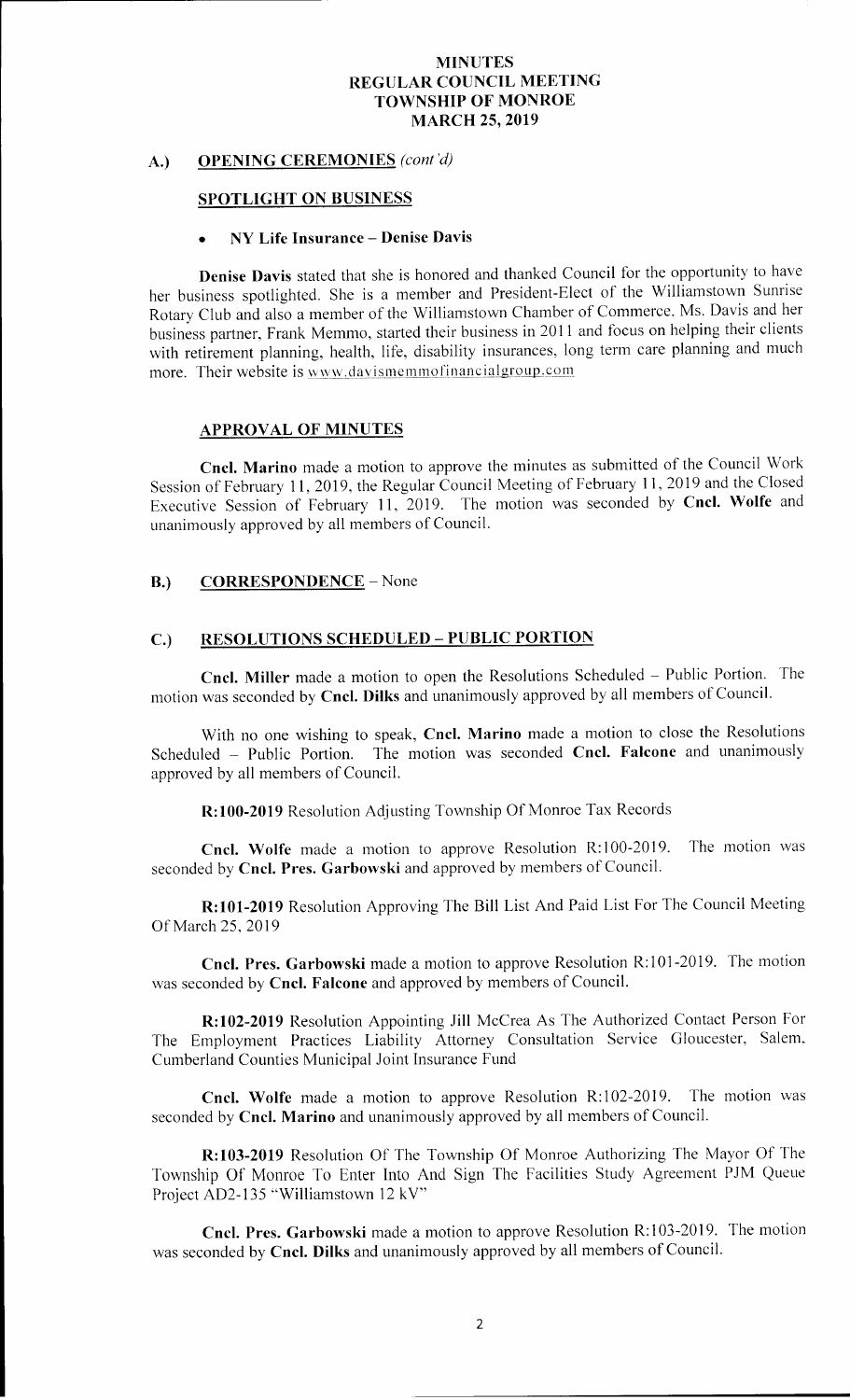# C.) RESOLUTIONS SCHEDULED - PUBLIC PORTION (cont'd)

R: 104-2019 Resolution Of The Township Council Of The Township Of Monroe Authorizing The Mayor To Execute <sup>A</sup> Lease Agreement With Gerald A. Barrett For The Purposes Of Farming For The Year 2019 And 2020

Cncl. Pres. Garbowski made a motion to approve Resolution R:104-2019. The motion was seconded by Cncl. Falcone and unanimously approved by all members of Council.

R: 105-2019 Resolution Authorizing The Mayor To Execute A Proposal To Complete The Quarterly Volatile Gas Testing Per The Approved Closure Plan ( LCB 830001) To Remain In Compliance With The Closure Plan Approval That Was Issued, Under Section 13(1)3 For The Municipal Landfill Facility #0811A; NJPDES Permit No. NJ0053597 Methane Gas Venting Project & Closure/Post Closure Plan Block 901, Lot 2 For The Township Of Monroe, County Of Gloucester, State Of New Jersey For The Year 2019

Cncl. Marino made a motion to approve Resolution R:105-2019. The motion was seconded by Cncl. Wolfe and unanimously approved by all members of Council.

R: 106-2019 Resolution Authorizing The Mayor To Execute A Proposal From ARH For The Project Scoping And Preparation Of A Grant Application To Seek Additional Funding Under The State Of New Jersey' <sup>s</sup> Hazardous Discharge Site Remediation Fund

Cncl. Dilks made a motion to approve Resolution R:106-2019. The motion was seconded by Cncl. Pres. Garbowski and unanimously approved by all members of Council.

R: 107-2019 Resolution Authorizing Closed Executive Session Of The Township Council Of The Township Of Monroe To Discuss Matters falling under Attorney-Client Privilege pursuant to N.J.S.A.  $10:4-12(7)$ 

Cncl. Pres. Garbowski made a motion to approve Resolution R:107-2019. The motion was seconded by Cncl. Wolfe and unanimously approved by all members of Council.

#### D.) ORDINANCES

Cncl. Pres. Garbowski turned this portion of the meeting over to Ordinance Committee Chairman, Cncl. Marino.

Cncl. Wolfe made <sup>a</sup> motion to open the meeting to the public for ordinances listed on the agenda for Second Reading and Public Hearing. The motion was seconded by Cncl. O'Reilly and unanimously approved by all members of Council.

With no one wishing to speak on the Ordinances for Second Reading, Cncl. Miller made<br>a motion to close the Public Hearing. The motion was seconded by Cncl. Wolfe and The motion was seconded by Cncl. Wolfe and unanimously approved by all members of Council.

**0:09-2019** An Ordinance Of The Township Council Of The Township Of Monroe To Amend Chapter 162 Of The Code Of The Township Of Monroe, Entitled "Housing Standards" Second Reading & Public Hearing)

Second Reading: The above Ordinance was published in an official publication for the Township of Monroe. This portion was opened to the public.

Cncl. Miller made a motion to approve Ordinance O:09-2019 for Second Reading and Public Hearing. The motion was seconded by Cncl. Falcone and unanimously approved by all members of Council.

# ROLL CALL VOTE TO APPROVE ORDINANCE 0:09-2019 FOR SECOND READING AND PUBLIC HEARING —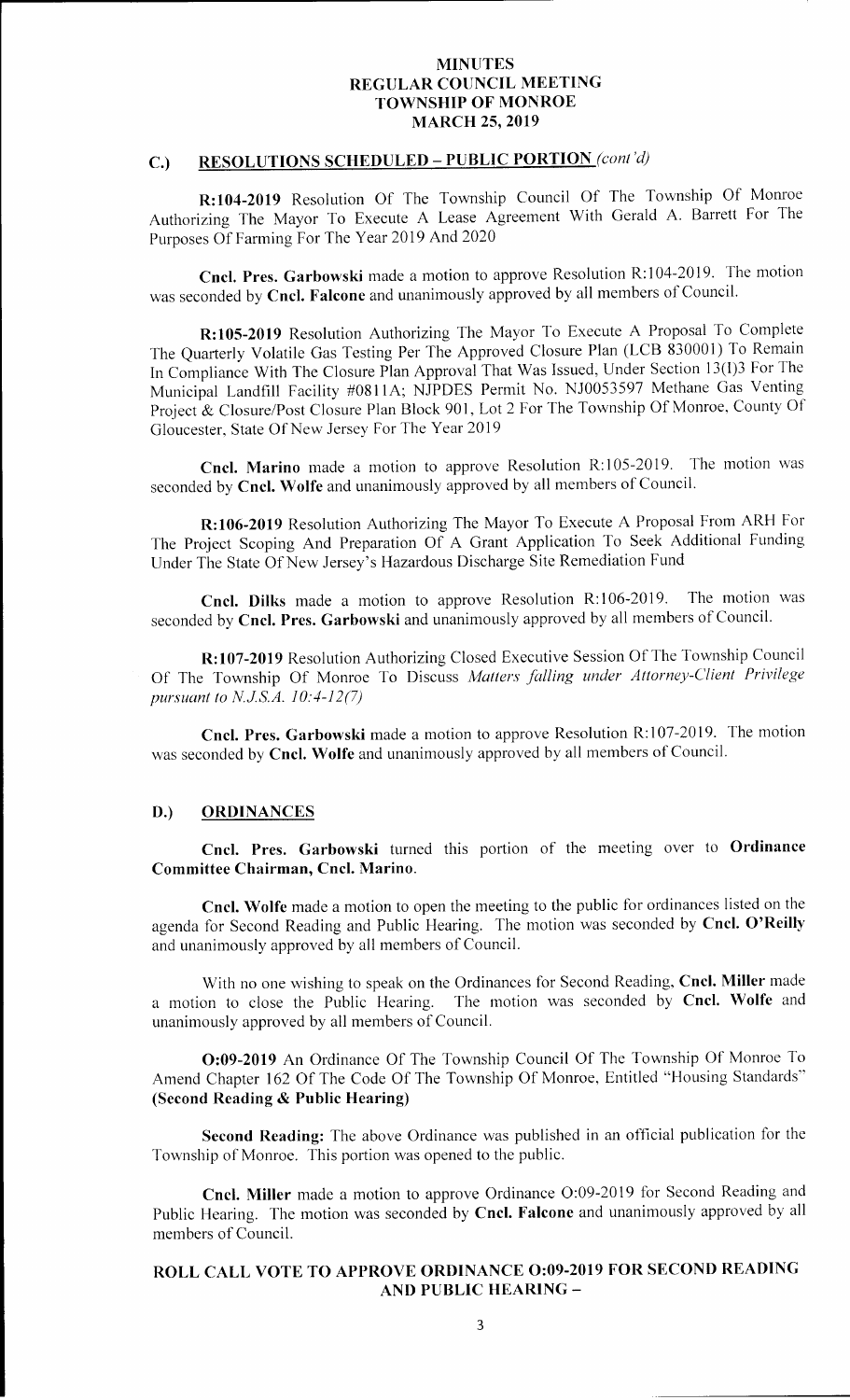D.) ORDINANCES (cont'd)

# <sup>7</sup> AYES (Dilks, Falcone, Garbowski, Marino, Miller, O' Reilly, Wolfe

Tally: 7 Ayes, 0 Nays, 0 Abstain, 0 Absent. Ordinance O:09-2019 was duly approved for Second Reading and Public Hearing.

0: 10- 2019 An Ordinance Of The Township Council Of The Township Of Monroe To Amend Chapter 169 Of The Code Of The Township Of Monroe, Entitled "Junkyards" (Second Reading & Public Hearing)

Second Reading: The above Ordinance was published in an official publication for the Township of Monroe. This portion was opened to the public.

Cncl. Pres. Garbowski made a motion to approve Ordinance O:10-2019 for Second Reading and Public Hearing. The motion was seconded by Cncl. Falcone and unanimously approved by all members of Council.

# ROLL CALL VOTE TO APPROVE ORDINANCE 0:10-2019 FOR SECOND READING AND PUBLIC HEARING—

# <sup>7</sup> AYES (Dilks, Falcone, Garbowski, Marino, Miller, O' Reilly, Wolfe

Tally: 7 Ayes, 0 Nays, 0 Abstain, 0 Absent. Ordinance O:10-2019 was duly approved for Second Reading and Public Hearing.

0: 11- 2019 An Ordinance Of The Township Council Of The Township Of Monroe To Amend Chapter 262 Of The Code Of The Township Of Monroe, Entitled "Towing" (First Reading & Publication) TABLED

### **MAYOR'S APPOINTMENTS**

At this time, Mayor DiLucia made the following appointment:

## Environmental Protection Commission Alternate #1 — Christina Unipan— 1 Year Term - 12/31/2020

### E.) REPORTS AND OTHER MATTERS

Cncl. Dilks reported, on Thursday, March 21st he met with the United Veterans Committee. This Committee organizes the Memorial Day Parade which will be held on May  $27<sup>th</sup>$  starting at Our Lady of Peace Parish ending at the Memorial Monument. He asked everyone to attend the parade and support the veterans.

**Cncl. Falcone** attended the ribbon cutting ceremony at Kinetic Climbing on March  $2<sup>nd</sup>$ . On March 7<sup>th</sup>, she attended the Shoprite Annual Partners in Caring Ceremony where Shoprite raised \$14,000 for the food bank of South Jersey and they also presented \$500 to Our Lady of Peace. On March 10<sup>th</sup>, she attended Operation Yellow Ribbon, honoring the homecoming of Specialist Bret Winklespecht. She said, these welcome home events are getting bigger and bigger every time and it is very important to make the veterans feel welcome when they return home. On March 13<sup>th</sup>, she attended the St. Patty's Day Celebration at the Pfeiffer Community Center with Brandee Derieux and all of the seniors, it was a fun day. On March 14<sup>th</sup>, she held a Chamber of Commerce Networking event at the Library, there were forty attendees from different businesses in town, this event was all about business networking. On March 18<sup>th</sup>, she attended the Economic Development Committee meeting, where they discussed the different businesses that are interested in coming into the town. There is <sup>a</sup> lot in the works to be done and they are in the beginning stages but are working diligently to bring the businesses in. Mrs. Falcone asked everyone to save the date of April 27<sup>th</sup> for the 4<sup>th</sup> Annual Arts Festival being held on Main Street.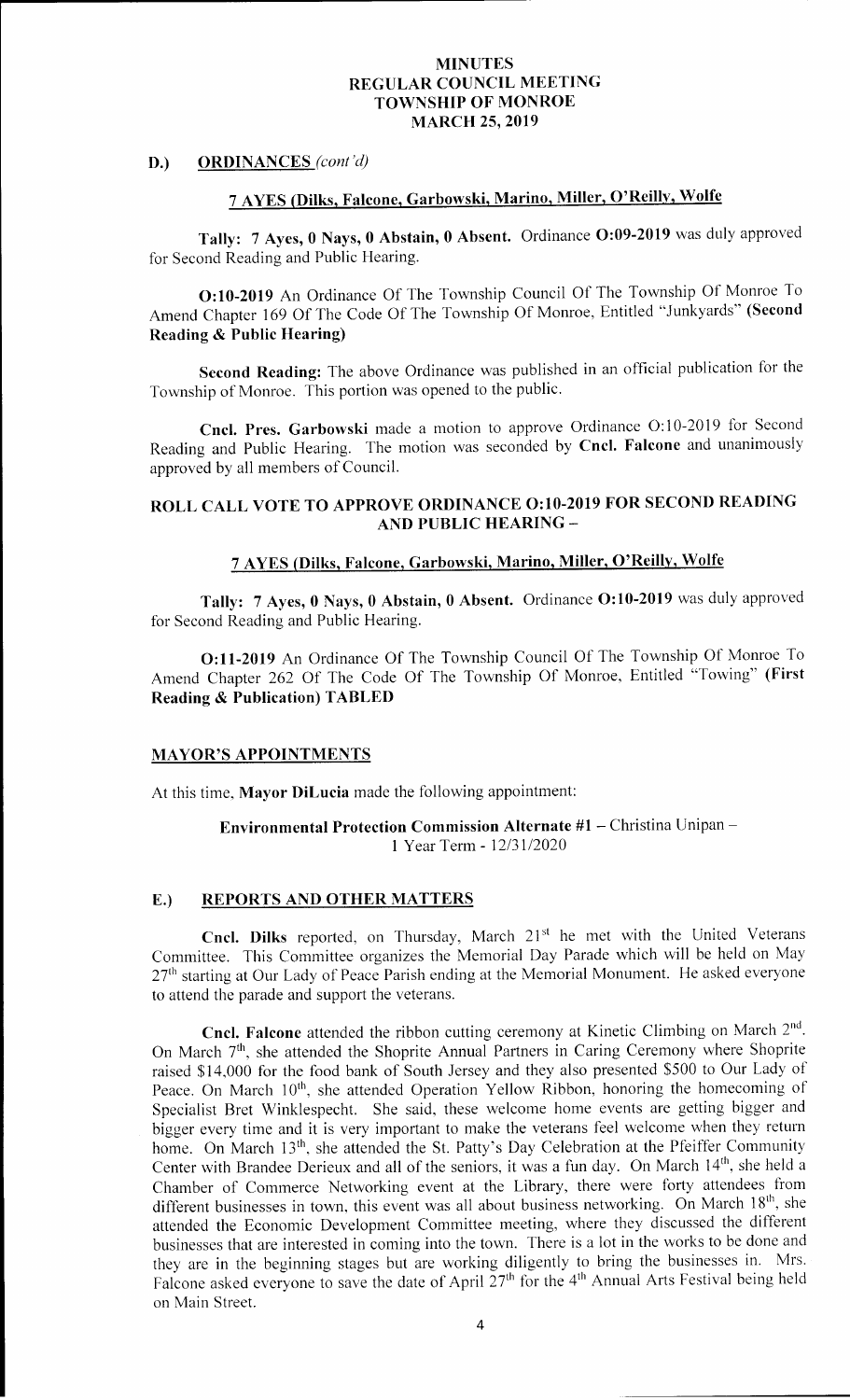### E.) REPORTS AND OTHER MATTERS (cont'd)

Cncl. Marino reported, on March 20<sup>th</sup>, he attended the MUA meeting where they approved and decided to move forward with the RFI for Solar which is in conjunction with the partnership between the Board of Education and the Township. They also awarded <sup>a</sup> company to insulate Well <sup>7</sup> and Well 8. Last month, he attended along with other members of Council, a pancake breakfast fundraiser at Applebees in Williamstown for the football team. He stated, the Board of Education has approved the renaming of the field house after Coach Frank Fucetola. Cncl. Marino spoke regarding the Tax Abatement dealing with the revitalization of the Lakes Areas, letters have been sent out to the Timber Lakes Association and the Friends of Victory Lakes Association. He said, the over fifty-five community that is coming in will receive <sup>a</sup> fiveyear abatement along with any residents who own homes or want to buy or invest in that area can qualify for the five-year abatement based on the increased assessed value. He said, this will cover kitchens, siding, roofing repairs, additions up to thirty percent of the existing size. He said, they are working with the Solicitor to make the application process <sup>a</sup> little more user friendly. He reported on an update to the Hennessy Citizenship Award, the committee has met and have started the planning of receiving applications, the selection process and they are hopeful to be able to present the first recipient at the televised May Council meeting.

Cncl. Miller said, he attended the Municipal Alliance Commission meeting in the beginning of March. He stated, National Night Out is scheduled for Tuesday, August 6<sup>th</sup> at Owens Park. He thanked the Police Department for installing a prescription drug drop box, which is located at the Police Station. He attended the School Board meeting on Thursday, March 14<sup>th</sup>, where they recommended approval for the proposed 2019-2020 school budget. The total budget is \$104 million and the school received \$1.9 million in additional state aid. He said, with the additional state aid, they intend to add \$483,000 in programs and \$987,000 towards capital improvements and they are looking to establish a capital reserve of approximately 350, 000 which has not been done in the past. He said, they have decided this year to go up to the 2% cap, which for the average home assessed at \$203,000 is going to be a \$77 annual increase. He said, he is hopeful in the future, they will be able to receive additional state aid and one of the recommendations would be to try and find a way to offset the tax increases that continue to come about. Cncl. Miller reported, there was a bomb threat at Williamstown High School. He thanked the K-9 units from Gloucester, Camden, Atlantic, Cumberland and Cape May Counties and all of the emergency response personnel that were involved today, as well as the school leadership which had <sup>a</sup> very speedy evacuation. If anyone has any information regarding the bomb threat, they are urged to contact Detective Kristyn Armstrong at 856-728-9800 X577.

Cncl. O' Reilly attended the Reorganization Meeting of the Environmental Protection Commission on March  $18<sup>th</sup>$ . This is a fresh group of members with a lot of great ideas and he is looking forward to what they have to offer. He informed that there is <sup>a</sup> vacancy for an Alternate Member position on the Committee.

Cncl. Wolfe attended "Vaping Me Crazy" on March 20<sup>th</sup>, which was sponsored by the Municipal Alliance, and it was <sup>a</sup> very informative presentation. There is <sup>a</sup> lot of information available at www.steeredstraight.org and he suggested everyone check out the site. He said, the poor attendance from the community was very disappointing, as this is not just a local problem and it will not be solved until more people get involved. On March 13<sup>th</sup>, he attended the Parks and Recreation Commission meeting and the Easter Egg Hunt is scheduled for Saturday, April 13<sup>th</sup> at 12pm at Owens Park with a rain date of Sunday, April 14<sup>th</sup>. There will be over 10,000 eggs hidden for the hunt and children will be divided into different age categories along with <sup>a</sup> special needs area. The Parks and Recreation Commission is looking for additional sponsors for the annual Music Fest which is scheduled for June 1<sup>st</sup>. He suggested going to their website at www.mtpr.org for more information about sponsorship and vendor applications. Cncl. Wolfe also attended the Welcome Home Ceremony for Specialist Bret Winklespecht, a hometown hero, who has been away in Iraq for the past three years serving in the United States Army. He thanked the Police Department for attending and the Fire Department for draping the American Flag over Main Street for his arrival home. Cncl. Wolfe, Cncl. Falcone, Cncl. O' Reilly, Director of Public Safety Joe Kurz along with Jeff Simpler from the School Board were in attendance for the welcome home celebration. Approximately thirty members of the Williamstown High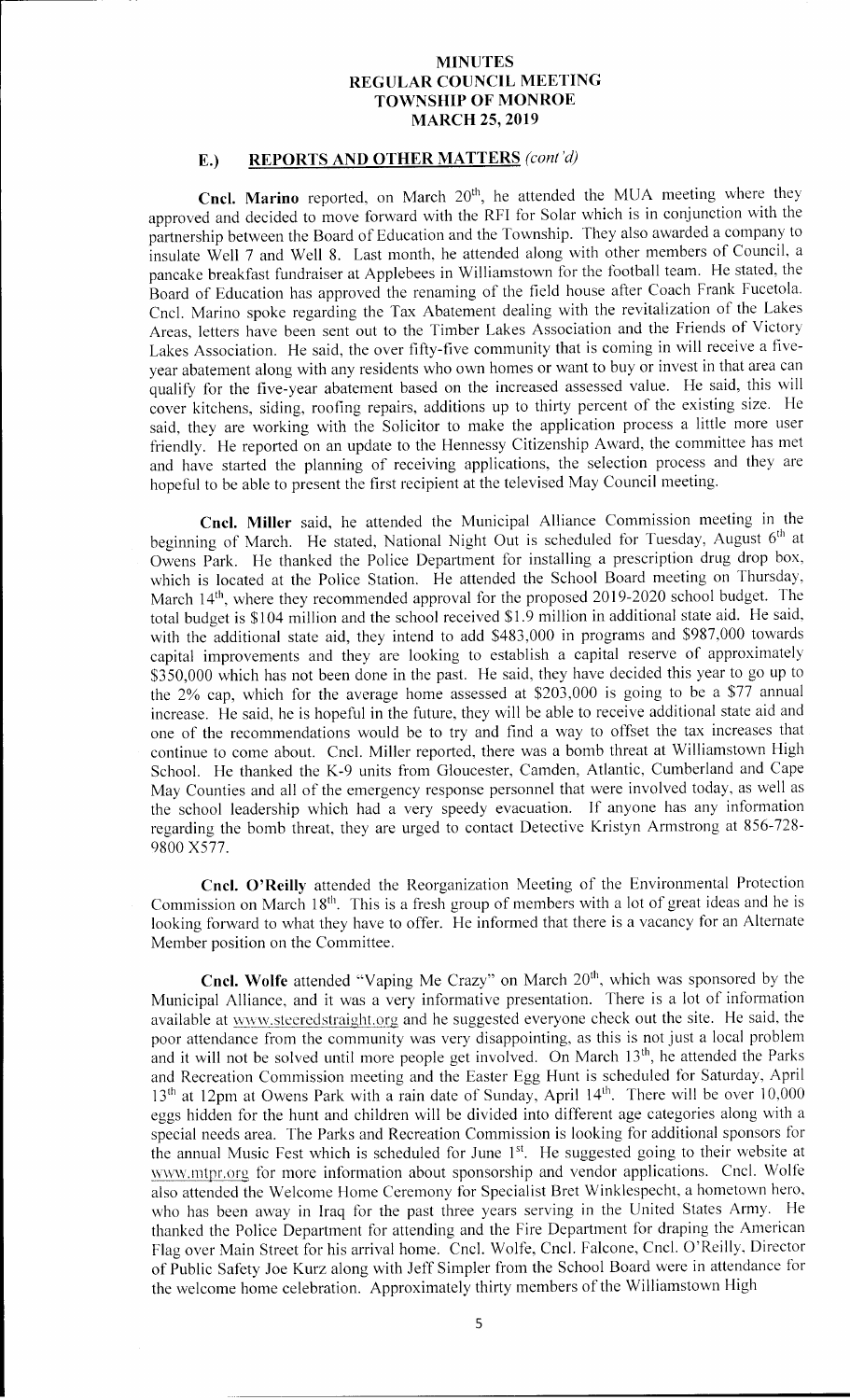# E.) REPORTS AND OTHER MATTERS (cont'd)

School ROTC also attended and it was very impressive to see so much community involvement. On March 18th, he attended the Sports Advisory Board meeting, where they are reviewing the Sports Advisory handbook which has to do with the presidents of each youth sporting organization in the Township. He said, soon, after review and update of the handbook, it will be presented to Council. Cncl. Wolfe congratulated all the Officers from the Cecil Fire Department who were sworn-in this evening. He addressed the Weikel family, stating Fred was an asset to the Township for many years.

Mayor DiLucia spoke regarding the promises that were made during the election campaign. He said, they made <sup>a</sup> commitment to hold down taxes and for the last two years they have been able to accomplish this with <sup>a</sup> zero tax increase within the municipality. He advised, they are working with the CFO and the Business Administrator trying to continue the zero tax increase. He said, this is a very difficult task as the Township has incurred some substantial increases in some of the budget lines, for example the trash increased \$25,000 a month, but they are continuing to crunch the numbers to find <sup>a</sup> way to offset the losses. He reported, they just recently completed two contracts, one with the Chief and Deputy Chief of Police and one for the Police Captains. The Mayor thanked the Chief, Deputy and the Captains for recognizing the tax payers and the need to make some sacrifices. He has had initial negotiations with the Local 1360, which encompasses the largest number of employees, and he is hopeful to close negotiations in the very near future. The last contract is with the Supervisors Association, which will take place once the Local 1360 contract is complete. He said, he is very optimistic that they have reached good sound agreements and they will in the future reach good sound agreements because he believes we have workers that understand and will do what they need to do in order to help the governing body accomplish <sup>a</sup> good government. Mayor DiLucia stated, regarding some of the other promises made, some they will be able to achieve and others due to circumstances they will not be able to achieve. He said, one of the things they are unable to do is the tax card. After further research, they realized it was not a win-win situation for the tax payers and the Township. He said, after speaking with neighboring towns, it was going to cost the Township money as opposed to help save money and he and Council did not want to add another debt to the budget. Mayor DiLucia reported, the Dog Park is going to become <sup>a</sup> reality by the end of the year. He stressed that he and the Council work as one entity and they are <sup>a</sup> transparent government and are working on finding ways to find money to improve the infrastructure. He said, the buildings have not been attended to for far too long and are all in need of major renovations. He thanked the MUA for fixing the broken pipe at the Pfeiffer Center on their own time. The bathrooms at Public Works have been updated and look great and he feels the employees will view this as a commitment on his and Council's part that they care about them and want them to have nice facilities. The Mayor said that they are addressing the windows in the municipal building, however, to replace just the windows will cost approximately \$4,000 per window because they are commercial windows. Mayor DiLucia, said he wants the community to know that the directors are on the ball and doing what they are supposed to do, being proactive and everyone is pitching in. He said, the buildings were neglected for too long and it is going to take some time and a lot of effort by everyone, but it will get done. Lastly, he said, he also attended the Pancake Breakfast for the football team.

Deputy Mayor DiLolle reported, he had the pleasure of attending the Mayor's dinner last Thursday along with Mayor DiLucia and they were able to sit with the Mayor of Pitman, Russ Johnson. He said, Pitman has <sup>a</sup> thriving business center and they were able to get some ideas from Mayor Johnson that they will be sharing with the Economic Development Commission.

Engineer, Kathryn Cornforth spoke regarding the Road Program Construction Contracts that were previously awarded and are on hold due to the weather. She said, South State should be out on Forest Drive later this week to begin the curb and handicap ramps and the milling and paving operations will follow. She said, she is still waiting for <sup>a</sup> schedule, however, the rest of the Road Program should follow in April. Cncl. Marino said, a few residents have reached out to him that want to do some upgrades to their properties, however depending on the Road Program, they may wait. He asked if Mrs. Cornforth would be able to send him <sup>a</sup> tentative report so that he could give those residents a timeline.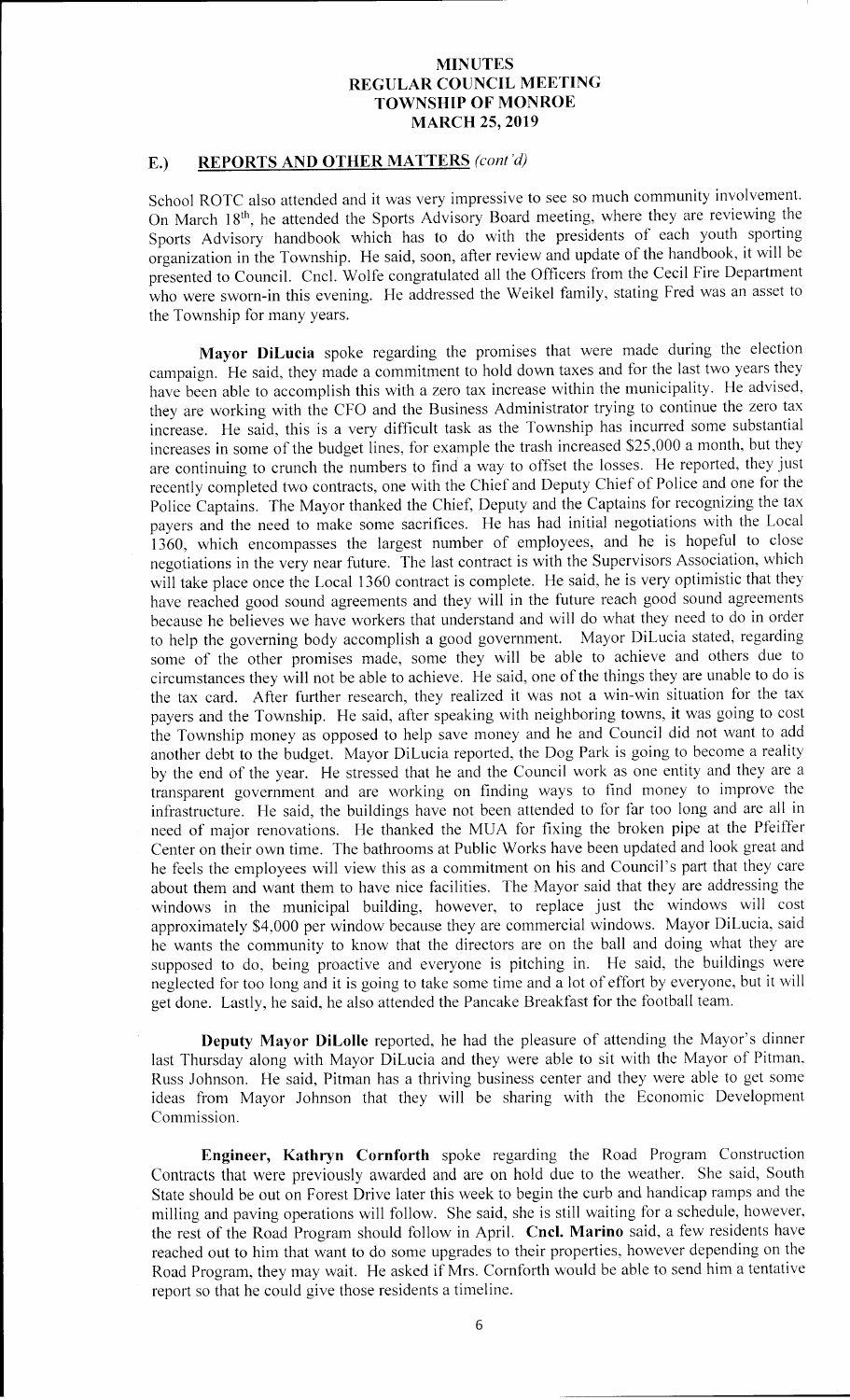# E.) REPORTS AND OTHER MATTERS (cont'd)

Director of Community Affairs, Ms. Derieux reported they had a deep cleaning performed at the Pfeiffer Center this past weekend. She said, it took the cleaning crew two twelve-hour days to complete the deep clean and the center looks absolutely amazing. They were able to bring the floors back to life and they will not have to be replaced any time soon. She said, they did <sup>a</sup> lot of the detail cleaning that has not been done in years. Ms. Derieux has been utilizing Mr. Bannister's crew on rainy days to start the painting and minor repairs that need to be done and the center is slowly starting to get back to where it should be. She has <sup>a</sup> meeting scheduled with the Acting High School Principal and two of the Academy teachers to talk about starting a summer program for the incoming seniors to allow them to gain volunteer hours. In September, she will be reaching out to the Teachers Academy to start an after school tutoring program. She reported, the Hennessy Citizen Award is being worked on and it should be completed and ready for the last Regular Council Meeting in May.

Director of Finance, Ms. Boyer stated the Budget is going well and they are very close to <sup>a</sup> zero percent increase. She said, once the budget comes back from the auditors, they will be scheduling a meeting with the Budget Committee to proceed.

Director of Public Safety, Mr. Kurz congratulated the new Officers with the Cecil Fire Company. He advised the residents, to be aware of the increased number of pedestrians and children on bikes now that the weather is getting nicer. He also wanted to let the residents know, there are local Ordinances and State Laws prohibiting open burning so, if you are cleaning up your yards, you are not allowed to burn leaves. He said, on April  $6<sup>th</sup>$  and April  $7<sup>th</sup>$  there is a Barrel for Badges event to support the Monroe Township Police Unity Team to be held at the Estates of Monroe. On April 13<sup>th</sup> the Williamstown Fire Department is having a hoagie sale and on April 20<sup>th</sup> the Cecil Fire Department is having an Easter Flower Sale. He asked everyone to try and attend these upcoming events and support the volunteer organizations.

Director of Public Works, Mr. Mercado congratulated Steve DeFelice on his promotion to Sanitation Supervisor. He said, Steve brings a lot to the table and he is looking forward to what he has planned. One matter addressed was about revisiting the weekly bulk pickup for the entire Township. This would help eliminate the trash that periodically sits in the developments for two weeks at a time.

Police Chief McKeown thanked the Emergency Services Partners for their efforts to ensure everyone's safety in assisting with the bomb threat at the Williamstown High School. He expressed how very serious bomb threats are. He informed, this falls under the New Jersey criminal statutes and it is <sup>a</sup> second degree offense to cause <sup>a</sup> false public alarm which can be enhanced even further if <sup>a</sup> first responder or someone else is injured during the response. He said, while they typically suspect these threats are <sup>a</sup> result of juveniles wanting to get out of school on <sup>a</sup> nice first day of spring, the penalties can be very severe and there are additional civil penalties that can be substantial. Chief McKeown then spoke regarding the prescription drop box that has been installed in the Police Department. He said, this has been <sup>a</sup> very long process, with <sup>a</sup> number of procedural issues that had to be addressed, beginning with approvals from the DEA. He said, the real moving force behind this was the Grasp Southwest Coalition Council, Inc. out of Vineland who provided all of the documentation and the mailbox for free to ensure we have <sup>a</sup> place for residents to be able to dispose of their unused medication to make their homes and the Township a safer placed from unused narcotics.

Cncl. Pres. Garbowski reported that the Redevelopment Committee met tonight with <sup>a</sup> developer and would like to move forward with the project of the Williamstown Riding Training and Recreational Center on the Black Horse Pike. This facility will provide safety training for dirt bikes and ATVs along with recreational off-road riding courses. He said, he feels this business is very promising and will be an excellent use of space. Mr. Garbowski reported he has spoken with Senator Madden's office regarding the Corkery Lane and Route 322 intersection and they are working to install <sup>a</sup> delayed traffic light to help prevent the backup of traffic and eventually installing <sup>a</sup> left turn lane. He has also spoken with Congressman Norcross' office regarding grants for equipment for the firehouse volunteers and their equipment. He said, they are working with South Jersey Gas to have the gas lights in Forest Hills corrected and